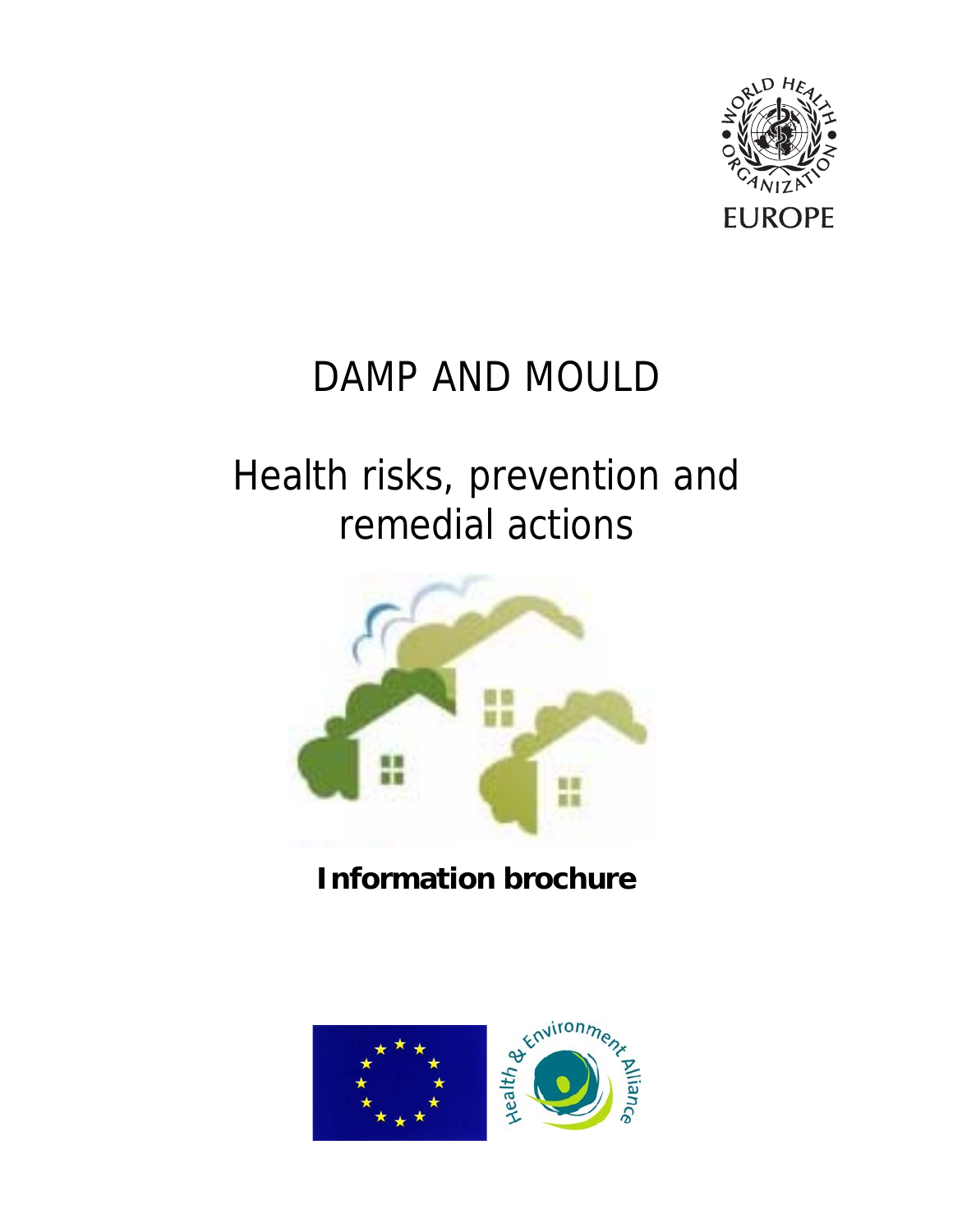#### **Abstract**

This information brochure has been developed in collaboration with WHO and the Health and Environment Alliance, and was co-funded by the European Commission (DG Sanco, grant agreement 2005156).

The brochure summarizes key messages that the public needs to know in order to prevent and reduce the exposure to dampness and mould, and to remove potential mould once it occurs. Emphasis is put on the problem of excessive moisture, which is the root cause for problems with dampness and mould in indoor built environments. Further references and user guides on actions against dampness and mould in several languages are provided, and reference is made to an international list of agencies providing more detailed damp and mould support functions to the public. This information brochure has also been produced in response to the WHO Indoor Air Quality Guidelines on Dampness and Mould.

This brochure was developed following the advice of the EU Indoor Air Quality expert group, and makes available to the public some main conclusions derived in the WHO project on policy implications of actions against indoor air pollution with biological agents.

Address requests about publications of the WHO Regional Office for Europe to: Publications WHO Regional Office for Europe Scherfigsvej 8 DK-2100 Copenhagen Ø, Denmark

Alternatively, complete an online request form for documentation, health information, or for permission to quote or translate, on the Regional Office web site (http://www.euro.who.int/pubrequest).

#### **© World Health Organization 2009**

All rights reserved. The Regional Office for Europe of the World Health Organization welcomes requests for permission to reproduce or translate its publications, in part or in full.

The designations employed and the presentation of the material in this publication do not imply the expression of any opinion whatsoever on the part of the World Health Organization concerning the legal status of any country, territory, city or area or of its authorities, or concerning the delimitation of its frontiers or boundaries. Dotted lines on maps represent approximate border lines for which there may not yet be full agreement.

The mention of specific companies or of certain manufacturers' products does not imply that they are endorsed or recommended by the World Health Organization in preference to others of a similar nature that are not mentioned. Errors and omissions excepted, the names of proprietary products are distinguished by initial capital letters.

All reasonable precautions have been taken by the World Health Organization to verify the information contained in this publication. However, the published material is being distributed without warranty of any kind, either express or implied. The responsibility for the interpretation and use of the material lies with the reader. In no event shall the World Health Organization be liable for damages arising from its use. The views expressed by authors, editors, or expert groups do not necessarily represent the decisions or the stated policy of the World Health Organization.

#### **Acknowledgments**

This brochure was co-written by the Health and Environment Alliance (HEAL). HEAL aims to raise awareness of how environmental protection improves health. Based in Brussels, it brings together 60 organisations working at the international, European and national level. Further information can be found at www.env-health.org

Scientific advice by project advisory group members (Dr Kelly, UK; Dr Kurnitski, Finland; Dr Szewzyk, Germany) during the production phase of this brochure is gratefully acknowledged.

Photo credits: Braubach (page 3; 4; 6 middle and lower picture); Kurnitski (page 6 upper picture); Moriske (page 5)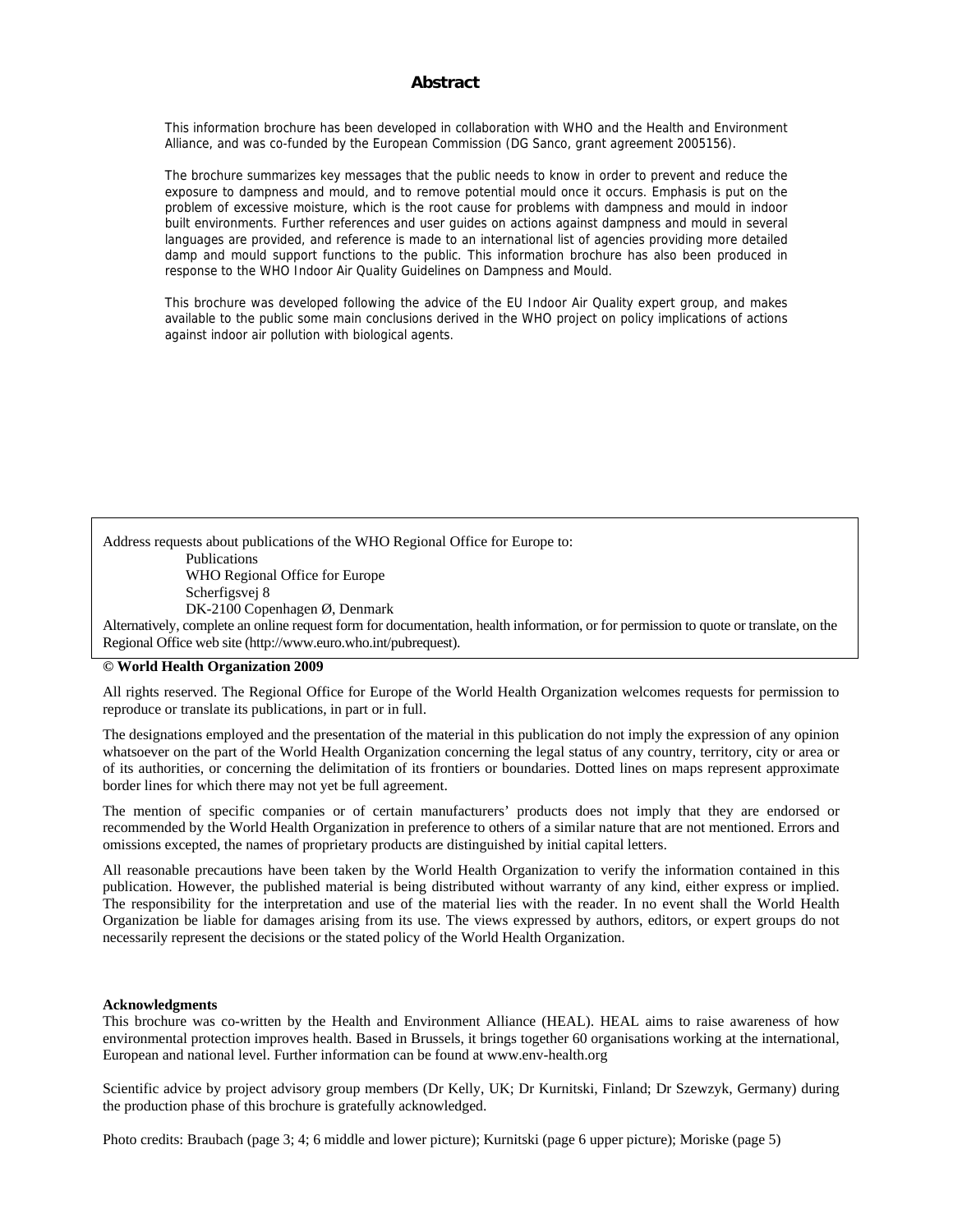## **Damp and mould: why you should care!**



In Europe, an estimated 10–50% (depending on the country) of the indoor environments where human beings live, work and play are damp. Too much moisture makes a home stuffy and gives it a faint odour. Humid walls create a coldness that makes more heating necessary and increases energy bills.

\_\_\_\_\_\_\_\_\_\_\_\_\_\_\_\_\_\_\_\_\_\_\_\_\_\_\_\_\_\_\_\_\_\_\_\_\_\_\_\_\_\_\_\_\_\_\_\_\_

WHO is concerned about this situation because excessive dampness and mould are a threat to health. Occupants of damp or mouldy buildings are at increased risk of experiencing health problems such as respiratory symptoms, respiratory infections, allergic rhinitis and asthma.

Some people are more sensitive to mould than others, and some groups are especially vulnerable. Additional effort should be made to keep away from damp and mould babies and children, elderly people, those with existing skin problems, such as eczema, or respiratory problems, such as allergies and asthma, and anyone who is immuno-compromised (e.g., chemotherapy patients).

On the other hand, WHO has demonstrated that remedial action works. For example, research shows that people living in well-insulated and adequately ventilated accommodation are less likely to visit their doctor or be admitted to hospital due to respiratory conditions than those living in damp homes.

This brochure provides practical tips for the public on how to tackle the core problem of excessive moisture (which can take the form of damp air, condensation on surfaces and increased humidity levels in materials) and how to prevent mould growth, as well as on how to clean up mould safely.

 $\rightarrow$  **If you have concerns about a health problem that may be related to humidity in your home, always contact your general practitioner.** 

## **Practical tips on getting rid of damp and mould**

**Key message:** Measures to prevent or reduce moisture are the main way to limit the development of mould (and any microbial) growth: **Without water – no mould!**

\_\_\_\_\_\_\_\_\_\_\_\_\_\_\_\_\_\_\_\_\_\_\_\_\_\_\_\_\_\_\_\_\_\_\_\_\_\_\_\_\_\_\_\_\_\_\_\_\_\_\_\_\_\_\_\_\_\_\_\_\_

The three main actions are:

- 1. Detecting and locating the source of the moisture problem;
- 2. Removing the mould; and
- 3. Taking action to control excessive moisture and condensation.

This brochure begins with an introduction to measures to detect and locate a mould problem, and then provides advice on the adequate measures to take if you are to tackle the mould damage yourself (do-it-yourself work).

The important final section informs you about appropriate measures to prevent or reduce excessive moisture. It assesses causes of moisture, defines condensation and what to do to prevent it, and outlines what to do if problems persist.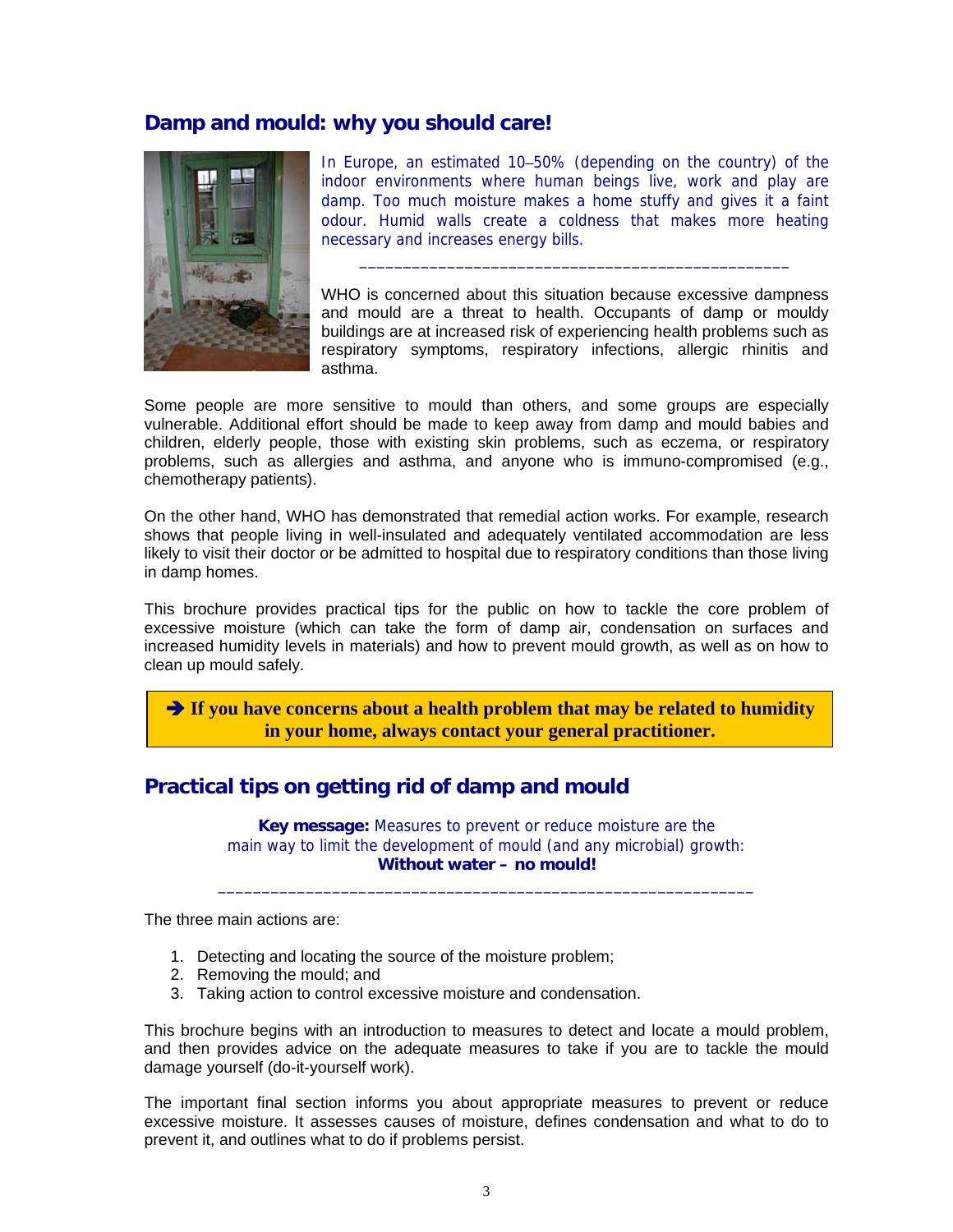## **1. Detecting and locating the source of the moisture problem**

**Key message:** Moulds only grow when there is sufficient moisture. When mould appears, the first task is to try to establish where the moisture is coming from.

\_\_\_\_\_\_\_\_\_\_\_\_\_\_\_\_\_\_\_\_\_\_\_\_\_\_\_\_\_\_\_\_\_\_\_\_\_\_\_\_\_\_\_\_\_\_\_\_\_\_\_\_\_\_\_\_\_\_\_\_\_

If your home is damp and possibly mouldy, you need to find out why. The question to answer, therefore, is:

#### **What is causing the moisture?**

Major causes for excessive moisture are:

- **6** Leaking pipes, wastes or overflows;
- **6** Rain seeping through the roof where a tile or slate is missing, spilling from a blocked gutter, penetrating around window frames, or leaking through a cracked pipe; and
- Rising damp due to a defective damp-course or because there is no damp-course.



These causes of damp often leave a "tidemark" and you should have the necessary repairs carried out to remove the source of damp.

If your house is newly-built it may be damp because the water used during its construction (e.g., plaster) is still drying out.

If your home is damp for any of these reasons, it may take weeks of heating and ventilating (see section below: how to prevent condensation) to dry out. Hiring a dehumidifier may also help.

When the source of moisture does not appear to be related to structural faults, leaks or rising damp or the newness of the property, it is probably due to condensation (see below).

## **2. Removing the mould**

**Key message:** After identifying and reducing/removing the moisture sources, the next step is to decide whether removing the mould from the affected areas is something that can be managed without professional help.

\_\_\_\_\_\_\_\_\_\_\_\_\_\_\_\_\_\_\_\_\_\_\_\_\_\_\_\_\_\_\_\_\_\_\_\_\_\_\_\_\_\_\_\_\_\_\_\_\_\_\_\_\_\_\_\_\_\_\_\_\_

When the cause of the mould is related to building faults (leakages etc.) and/or the mould is also present in the building structure and material, it is recommended to get professional help. In this case, it may be useful to consult a national or local source of information to guide you in your selection of a suitable contractor.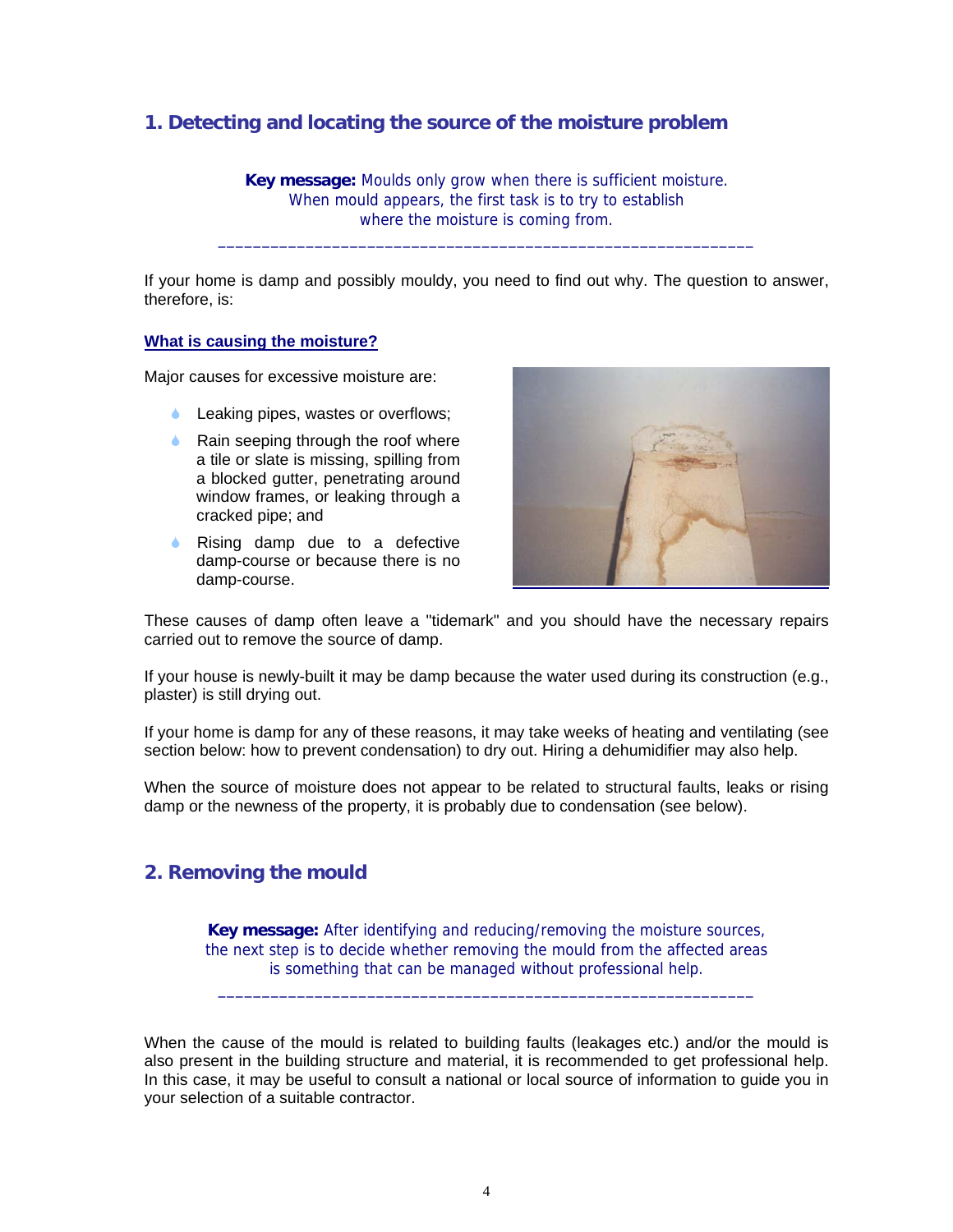If mould growth is due to condensation and the mould area is less than 1  $m<sup>2</sup>$  (i.e., 1 metre high by 1 metre wide or roughly 3 feet high by 3 feet wide) and is not caused by sewage or other contaminated water, you can probably manage the job yourself following these guidelines or some of those listed in the references, such as the guidelines of the US Environment Protection Agency (EPA). Many national institutes have also published guidance documents in national languages (see examples in French, German and Spanish under "Further reading").

Whether the job is undertaken by a contractor or yourself, care has to be taken to avoid personal exposure to microscopic mould spores and the spread of spores within the building. If you yourself are undertaking the task of the mould removal, use a protective mask which covers your nose and mouth, wear goggles (without ventilation holes) to avoid getting mould or mould spores in your eyes, and protect your hands by wearing rubber gloves, preferably long ones.

Chemical disinfection and the use of biocides are not recommended as a routine practice for mould control as it may be toxic for the occupants. The application of disinfecting substances also does not solve the cause of the problem, and therefore may provide more health risks than benefits.



## **Removal of mould-contaminated materials: a checklist**

l

- $\checkmark$  Have a big plastic bag ready to take away mildewed clothes, curtains, rugs and carpets for cleaning. Consider replacing a mattress or soft toy that smells and feels damp.
- $\checkmark$  The process of cleaning will release mould spores into the air. Open any windows but close doors tightly to help prevent the spores being spread to other areas of the house. Leave the windows open during and after the clean up activity.
- $\checkmark$  Prepare a bucket of water, some mild detergent, such as washing up liquid or a soap used for hand-washing clothes, and some rags that can be thrown away after removing the mould.
- $\checkmark$  Carefully wipe the mould off the wall surface with the soapy rag. Take a dry rag to wipe down and remove the moisture following the cleaning process. Put the rags in a plastic bag prior to disposal.
- $\checkmark$  After mould removal, all surfaces in the room should be thoroughly cleaned either by wet wiping or by vacuum cleaning preferably with a HEPA filter<sup>1</sup> to remove spores that have spread during mould removal.

Once the work of removing the mould is completed, your energies should turn to preventing it from reappearing. The following section provides advice on preventing dampness and condensation.

 $<sup>1</sup>$  HEPA is an acronym for High Efficiency Particulate Air. A HEPA filter can trap a large amount of very small particles</sup> that other vacuum cleaners would simply re-circulate back into the air of your home.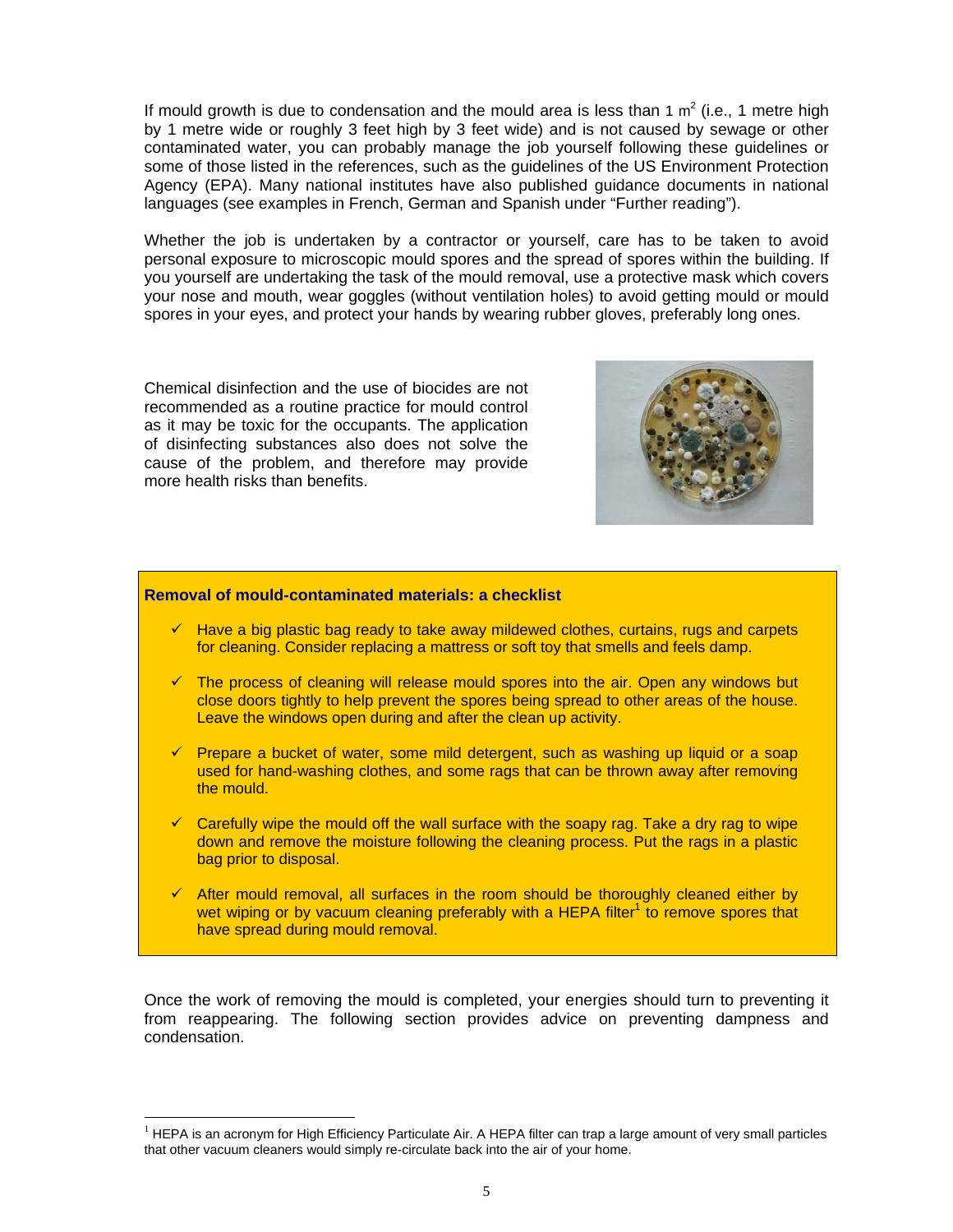## **3. Taking action to control excessive moisture and condensation**

**Key message:** If your problem is not from a leak or a faulty or non-existent damp-course, it is probably caused by condensation. \_\_\_\_\_\_\_\_\_\_\_\_\_\_\_\_\_\_\_\_\_\_\_\_\_\_\_\_\_\_\_\_\_\_\_\_\_\_\_\_\_\_\_\_\_\_\_\_\_\_\_\_\_\_\_\_\_\_\_\_\_

### **What is condensation?**

Three factors contribute to the condensation of water on building surfaces: high humidity of indoor air, low temperature of the walls/surfaces, and poor ventilation.







*1) Humidity of indoor air:* Condensation appears when the indoor air in a room cannot hold the level of moisture. Warm air can hold more moisture than cold air. For example, running a bath causes steam. As the air in the bathroom fills up with water vapour, it can no longer hold all the moisture that it contains. As a result, tiny drops of water appear, and develop first on cold surfaces such as mirrors and window sills.

*2) Low temperature:* Condensation can be worse when it is cold. The humid air comes into contact with cold indoor surfaces, transforms into surface mist and then into water that runs down the window causing wooden frames to rot and wallpaper and painted walls to blister. The tell-tale signs of dampness are often found on north-facing walls, the cooler side of any home, and especially in corners of rooms.

*3) Poor ventilation:* Humidity of indoor air can be reduced by ventilation. If air exchange is inadequate, then humidity accumulates indoors and leads to increased condensation. In addition, walls remain cool when a lack of free movement of indoor air prevents warm air from reaching them. Mould may therefore form where there is little movement of air, for example, in a windowless basement, or behind wardrobes and cupboards. In places where low ventilation comes together with cold surfaces (e.g. outside walls), they become the priority risk areas for mould growth.

After cleaning up mould due to condensation, stopping the dampness from coming back means understanding and dealing with each of the causes of condensation.

#### **How to prevent condensation**

## *a. Produce less moisture*

- $\checkmark$  Put a lid on saucepans to keep the steam inside.
- $\checkmark$  Do not leave kettles boiling.
- $\checkmark$  Dry washing outside if possible. Otherwise, hang it up in the bathroom, close the door and have the window open or a fan working continuously while it dries.
- $\checkmark$  Try to avoid using paraffin or bottled-gas heaters that do not have an exhaust pipe to the outside. Burning paraffin or gas produces considerable amounts of water.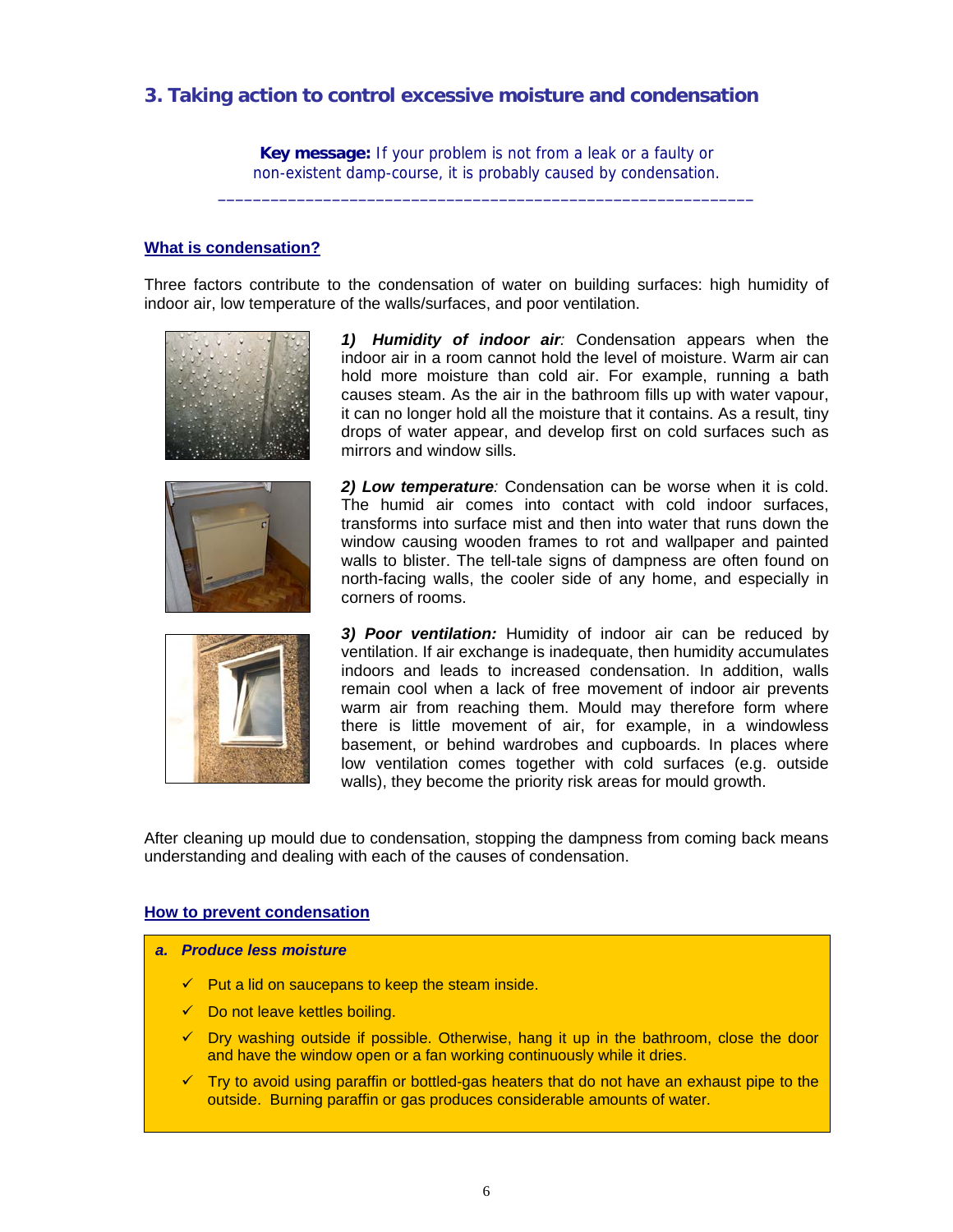

## **If problems persist**

Some households will find that despite taking steps to reduce the condensation, humidity remains a problem. It may then be worth considering:

- Covering cold surfaces, such as cold water pipes, with insulation.
- Installing ventilation flaps or grilles in windows.
- Using electric fans or forced ventilation systems.
- Contracting a professional building inspector for a thermal insulation assessment.
- Insulating the loft or wall cavity, and draught-proofing windows and doors.

## **In summary: avoid damp and mould in your home by**

- $\checkmark$  removing mould when it appears.
- $\checkmark$  opening windows for short periods at least 2-3 times per day.
- $\checkmark$  not stopping mechanical ventilation systems (if installed).
- $\checkmark$  using fans in bathrooms and kitchens.
- $\checkmark$  not letting rooms and walls become cold.
- $\checkmark$  always repairing leaks and other building faults.